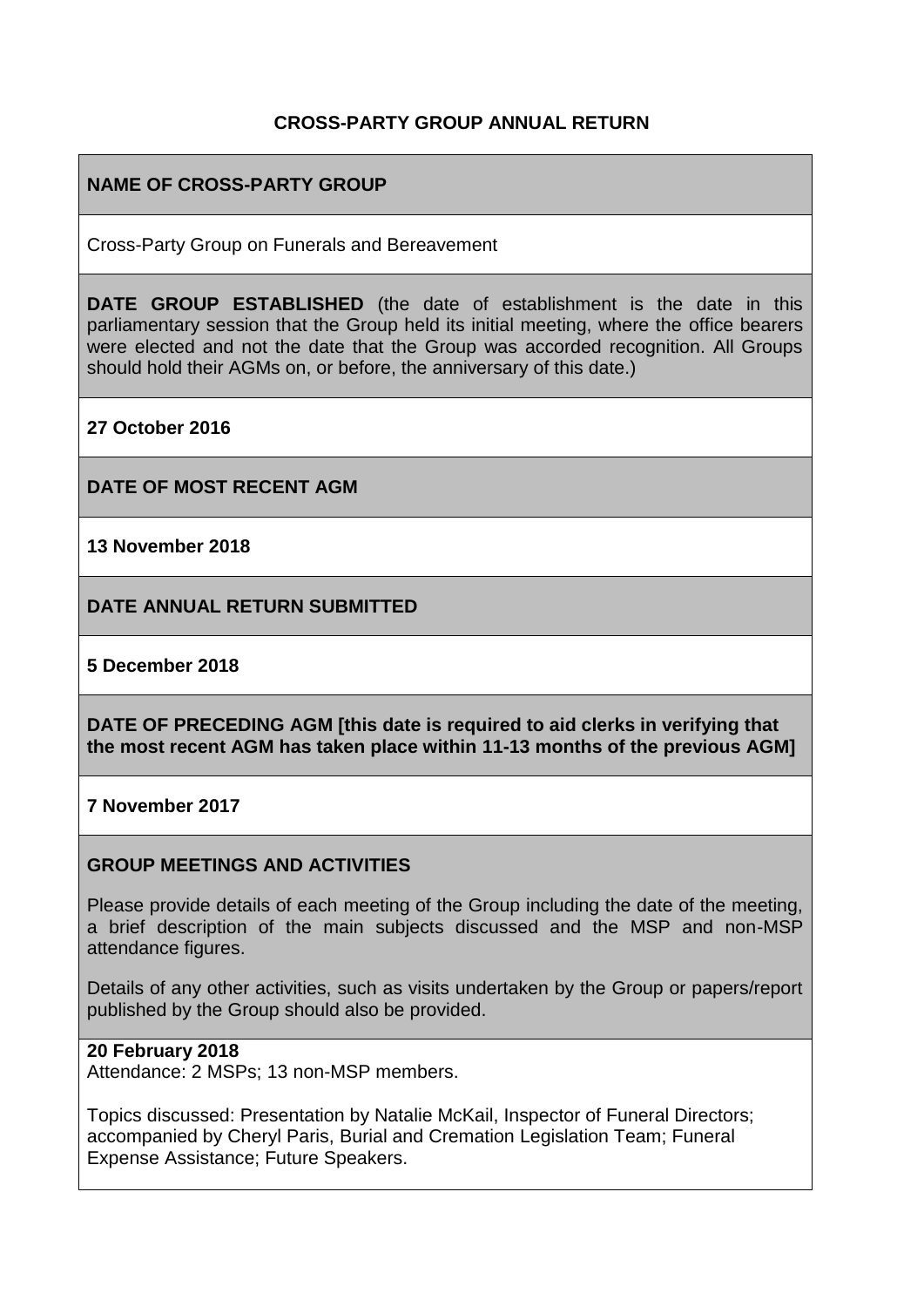## **4 September 2018**

Attendance: 4 MSPs; 17 non-MSP members.

Topics discussed: Speech from Shirley-Anne Sommerville MSP on the Funeral Expense Assistance; Funeral Poverty / funeral affordability (including Local Authority charges); Burial and Cremation (Scotland) Act and its implementation; CMA Market Study on Funeral Sector/Pre-Paid Funeral Plan Consultation; Future Speakers; Dates of Future Meetings.

### **13 November 2018**

Attendance: 4 MSPs; 13 non-MSP members.

Topics discussed: Election of Officers; Group Membership; Ruth Mendel presentation on Local Authority burial and cremation charges; Funeral Poverty / funeral affordability; The Burial and Cremation (Scotland) Act and its implementation; Future Speakers; Dates of Future Meetings.

## **MSP MEMBERS OF THE GROUP**

Please provide names and party designation of all MSP members of the Group.

Jeffrey Balfour (Scottish Conservative and Unionist Party) Miles Briggs (Scottish Conservative and Unionist Party) Alex Cole-Hamilton (Scottish Liberal Democrats) Johann Lamont (Scottish Labour) Richard Lyle (Scottish National Party) Fulton MacGregor (Scottish National Party) Stuart McMillan (Scottish National Party) Alex Rowley (Scottish Labour Party)

### **NON-MSP MEMBERS OF THE GROUP**

For organisational members please provide only the name of the organisation, it is not necessary to provide the name(s) of individuals who may represent the organisation at meetings of the Group.

|             | David Beamer                   |
|-------------|--------------------------------|
| Individuals | John Birrell                   |
|             | James Blackburn                |
|             | <b>Gerard Boyle</b>            |
|             | <b>Andrew Brown</b>            |
|             | <b>Susanne Cameron Nielson</b> |
|             | Erik Cramb                     |
|             | <b>Eileen Crawley</b>          |
|             | <b>Paul Cuthell</b>            |
|             | <b>Maureen Gardner</b>         |
|             | Mark Hazelwood                 |
|             | John Halliday                  |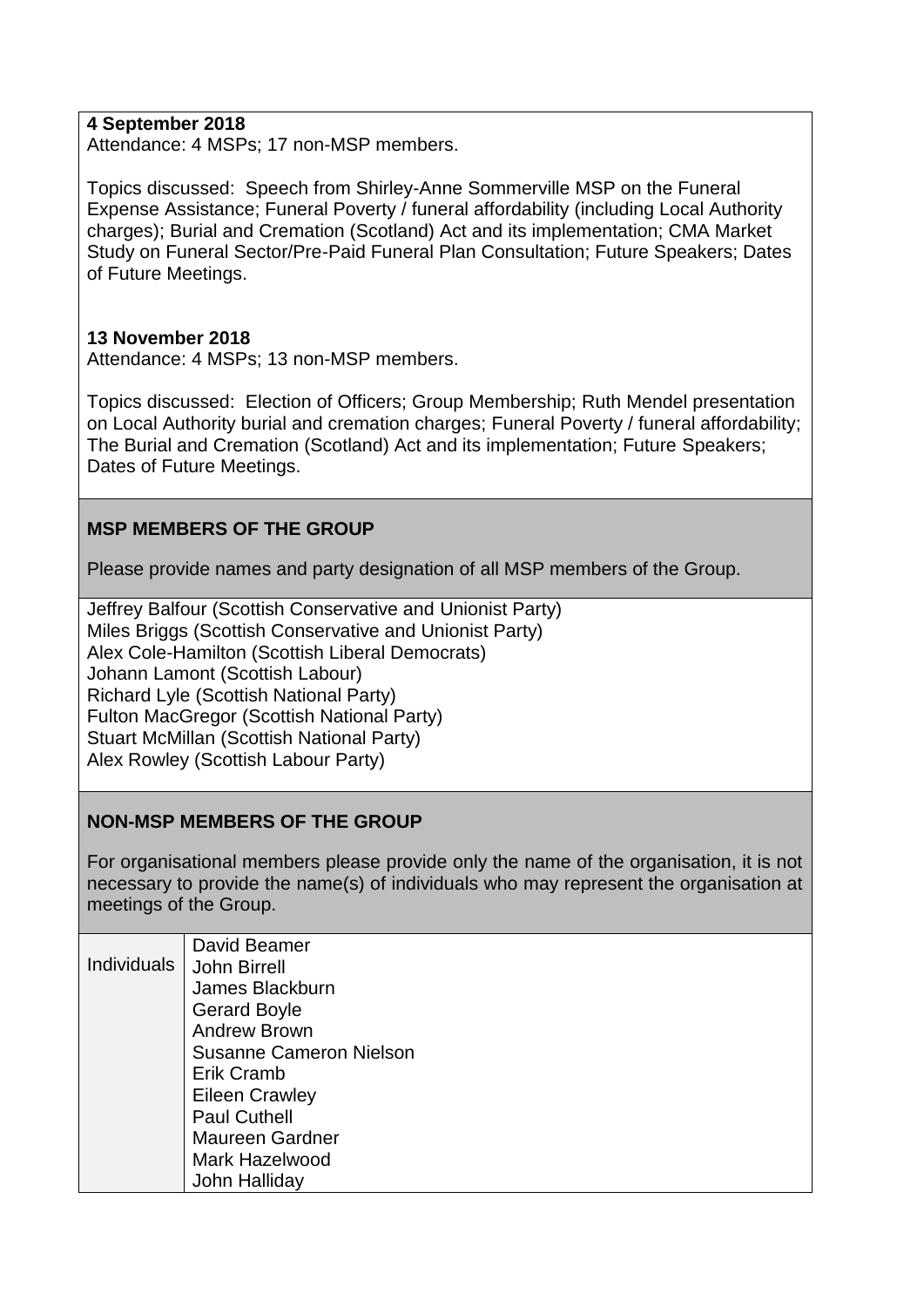|            | Morgan Harris                                                              |
|------------|----------------------------------------------------------------------------|
|            | Rose Jackson                                                               |
|            | Jon Levett                                                                 |
|            | Nigel Lymn Rose                                                            |
|            | Eilidh Macdonald                                                           |
|            | Ann McMurray                                                               |
|            | <b>Ruth Mendel</b>                                                         |
|            | <b>James Morris</b>                                                        |
|            | Rebecca Paterson                                                           |
|            | <b>Sandy Sullivan</b>                                                      |
|            | Gordon Swan                                                                |
|            | John Williamson                                                            |
|            | <b>Stewart Wilson</b>                                                      |
|            | <b>Caledonia Cremation</b>                                                 |
| Organisati | <b>Citizens Advice Scotland</b>                                            |
| ons        | <b>Cruse Bereavement Care Scotland (CBCS)</b>                              |
|            | <b>Golden Charter</b>                                                      |
|            | Hospice UK                                                                 |
|            | National Association of Funeral Directors (NAFD)                           |
|            | <b>Resomation Ltd</b>                                                      |
|            | Scottish Partnership for Palliative Care (founder of the Good Life, Good D |
|            | eath, Good Grief alliance)                                                 |
|            | <b>Scottish Pensioners' Forum</b>                                          |
|            | Scottish Working Group on Funeral Poverty                                  |
|            | Society of Allied and Independent Funeral Directors (SAIF)                 |
|            | <b>Stillbirth and Neonatal Death Charity (SANDS)</b>                       |
|            |                                                                            |

# **GROUP OFFICE BEARERS**

Please provide names for all office bearers. The minimum requirement is that two of the office bearers are MSPs and one of these is Convener – beyond this it is a matter for the Group to decide upon the office bearers it wishes to have. It is permissible to have more than one individual elected to each office, for example, co-conveners or multiple deputy conveners.

| <b>FINANCIAL BENEFITS OR OTHER BENEFITS RECEIVED BY THE GROUP</b> |                         |  |
|-------------------------------------------------------------------|-------------------------|--|
| Treasurer                                                         | None                    |  |
| Secretary                                                         | David Beamer            |  |
| Co-<br>Convener                                                   | Jeremy Balfour MSP      |  |
| $Co-$<br>Convener                                                 | <b>Richard Lyle MSP</b> |  |